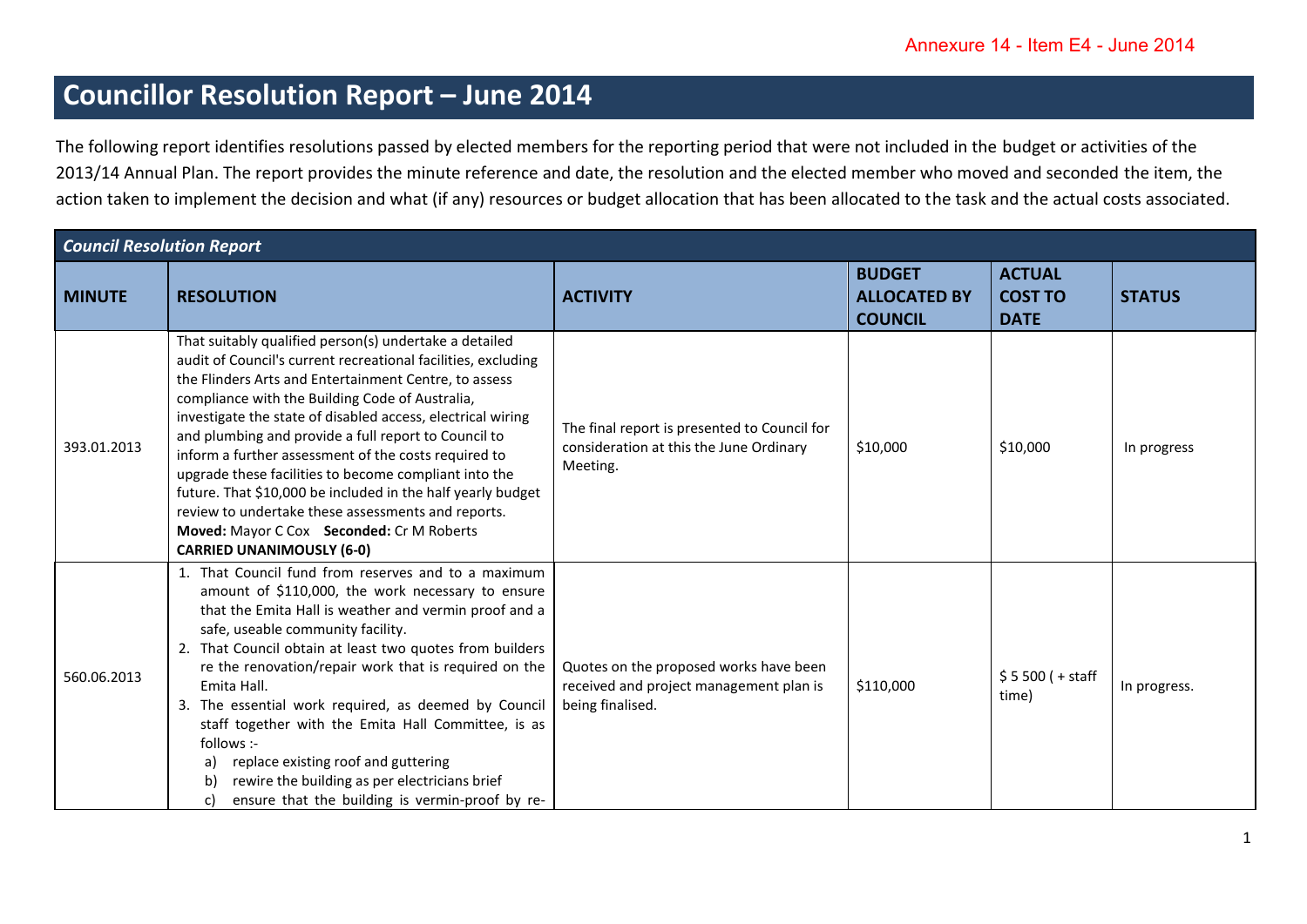| <b>Council Resolution Report</b> |                                                                                                                                                                                                                                                                                                                                                                                                                                                                                                                                                                                                                                                                          |                                                                                                                                                 |                                                        |                                                |               |  |
|----------------------------------|--------------------------------------------------------------------------------------------------------------------------------------------------------------------------------------------------------------------------------------------------------------------------------------------------------------------------------------------------------------------------------------------------------------------------------------------------------------------------------------------------------------------------------------------------------------------------------------------------------------------------------------------------------------------------|-------------------------------------------------------------------------------------------------------------------------------------------------|--------------------------------------------------------|------------------------------------------------|---------------|--|
| <b>MINUTE</b>                    | <b>RESOLUTION</b>                                                                                                                                                                                                                                                                                                                                                                                                                                                                                                                                                                                                                                                        | <b>ACTIVITY</b>                                                                                                                                 | <b>BUDGET</b><br><b>ALLOCATED BY</b><br><b>COUNCIL</b> | <b>ACTUAL</b><br><b>COST TO</b><br><b>DATE</b> | <b>STATUS</b> |  |
|                                  | cladding the exterior walls<br>d) provide the toilet facilities with disabled access<br>4. Provide the services of Council's OH&S Risk<br>Management Officer to investigate, liaise and<br>undertake the necessary work to enable community<br>volunteers to assist, where practicable, in the work<br>required at the Emita Hall.<br>5. Provide the services of Council's Community<br>Development Staff to seek funding opportunities for<br>the work required to upgrade the Hall's kitchen<br>facilities to at least the minimum standard required<br>for food preparation/serving.<br>Moved: Cr M Cobham Seconded: Cr M Roberts<br><b>CARRIED UNANIMOUSLY (5-0)</b> |                                                                                                                                                 |                                                        |                                                |               |  |
| 691.11.2013                      | Council directs the General Manager to engage an<br>Engineer with specific experience in footpath design and<br>disabled access to undertake a basic assessment of the<br>existing footpath network in Whitemark and provide a<br>series of recommendations for formal Council<br>consideration.<br>Moved: Cr M Roberts<br>Seconded: Cr M Cobham<br><b>CARRIED UNANIMOUSLY (7-0)</b>                                                                                                                                                                                                                                                                                     | A report is being finalised.                                                                                                                    | \$5000                                                 | \$2165                                         | In progress   |  |
| 693.11.2013                      | Council receives the Flinders Island Sports & RSL Club<br>Project Redevelopment Brief and supports, in principle,<br>the objectives of the club outlined in the brief provided to<br>Council as follows:<br>1. As a minimum requirement, the Club continues<br>to provide the same services to the community<br>as it currently provides relating to golf, bowls, a<br>venue for community functions and a base for<br>the Flinders Island RSL.<br>That the existing golf course is retained.<br>2.                                                                                                                                                                      | An allocation of funds to develop a<br>business case has been discussed as part of<br>budget deliberations for the 2014/2015<br>financial year. | Nil                                                    | Staff time                                     | In progress   |  |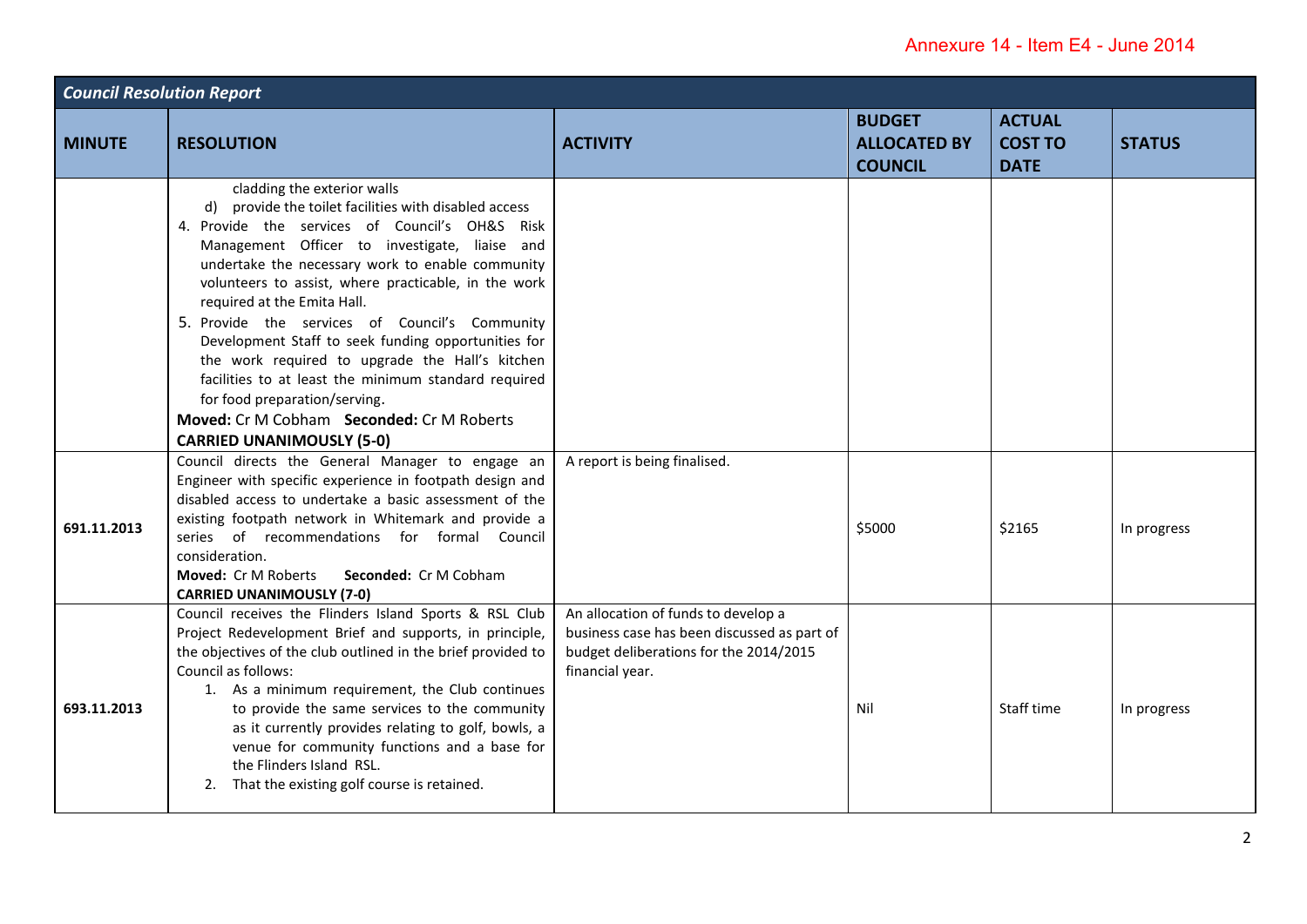| <b>Council Resolution Report</b> |                                                                                                                                                                                                                                                                                                                                                                                                                                                                                                                                                                                                                                                                                                                                                                                    |                                                                                                                                                                         |                                                        |                                                |               |  |
|----------------------------------|------------------------------------------------------------------------------------------------------------------------------------------------------------------------------------------------------------------------------------------------------------------------------------------------------------------------------------------------------------------------------------------------------------------------------------------------------------------------------------------------------------------------------------------------------------------------------------------------------------------------------------------------------------------------------------------------------------------------------------------------------------------------------------|-------------------------------------------------------------------------------------------------------------------------------------------------------------------------|--------------------------------------------------------|------------------------------------------------|---------------|--|
| <b>MINUTE</b>                    | <b>RESOLUTION</b>                                                                                                                                                                                                                                                                                                                                                                                                                                                                                                                                                                                                                                                                                                                                                                  | <b>ACTIVITY</b>                                                                                                                                                         | <b>BUDGET</b><br><b>ALLOCATED BY</b><br><b>COUNCIL</b> | <b>ACTUAL</b><br><b>COST TO</b><br><b>DATE</b> | <b>STATUS</b> |  |
|                                  | 3. That in the future the Club is not dependent on<br>voluntary labour for its annual and ongoing asset<br>maintenance and or any future capital works<br>projects.<br>4. Redevelopment could present an opportunity for<br>a 'state of the art' recreational, community<br>facilities and housing hub that could position<br>Flinders Island at the forefront of the provision of<br>such facilities for isolated communities.<br>Council directs the General Manager to continue working<br>with the Flinders Island Sports & RSL Club to further<br>explore opportunities relating to the development of a<br>recreational, community facilities and housing hub at the<br>site.<br>Moved: Deputy Mayor D Williams Seconded: Cr M<br>Cobham<br><b>CARRIED UNANIMOUSLY (7-0)</b> |                                                                                                                                                                         |                                                        |                                                |               |  |
| 707.12.2013                      | That Council engage with TasPorts to investigate if the<br>cost of distribution of fuel to Flinders Island can be<br>reduced and that Council allocates \$10,000 to such a<br>project at the half year budget review.<br>Moved: Mayor Carol Cox Seconded: Cr M Cobham<br>CARRIED (5-2)                                                                                                                                                                                                                                                                                                                                                                                                                                                                                             | A report is being finalised.                                                                                                                                            | \$10,000                                               |                                                | In progress   |  |
| 720.01.2014                      | That Council directs staff to investigate the various<br>options available, together with costings, for the provision<br>of summer cooling / ventilation in the Flinders Arts and<br>Entertainment Centre (FAEC), Whitemark.<br>This<br>information is to be provided for Council consideration as<br>part of the 2014/2015 budget deliberations.<br>Moved:Cr M Cobham Seconded:Deputy Mayor D Williams<br><b>CARRIED UNANIMOUSLY (7-0)</b>                                                                                                                                                                                                                                                                                                                                        | An allocation of funds to install an air<br>conditioning / ventilation system has been<br>discussed as part of budget deliberations<br>for the 2014/2015 financial year |                                                        |                                                | In progress   |  |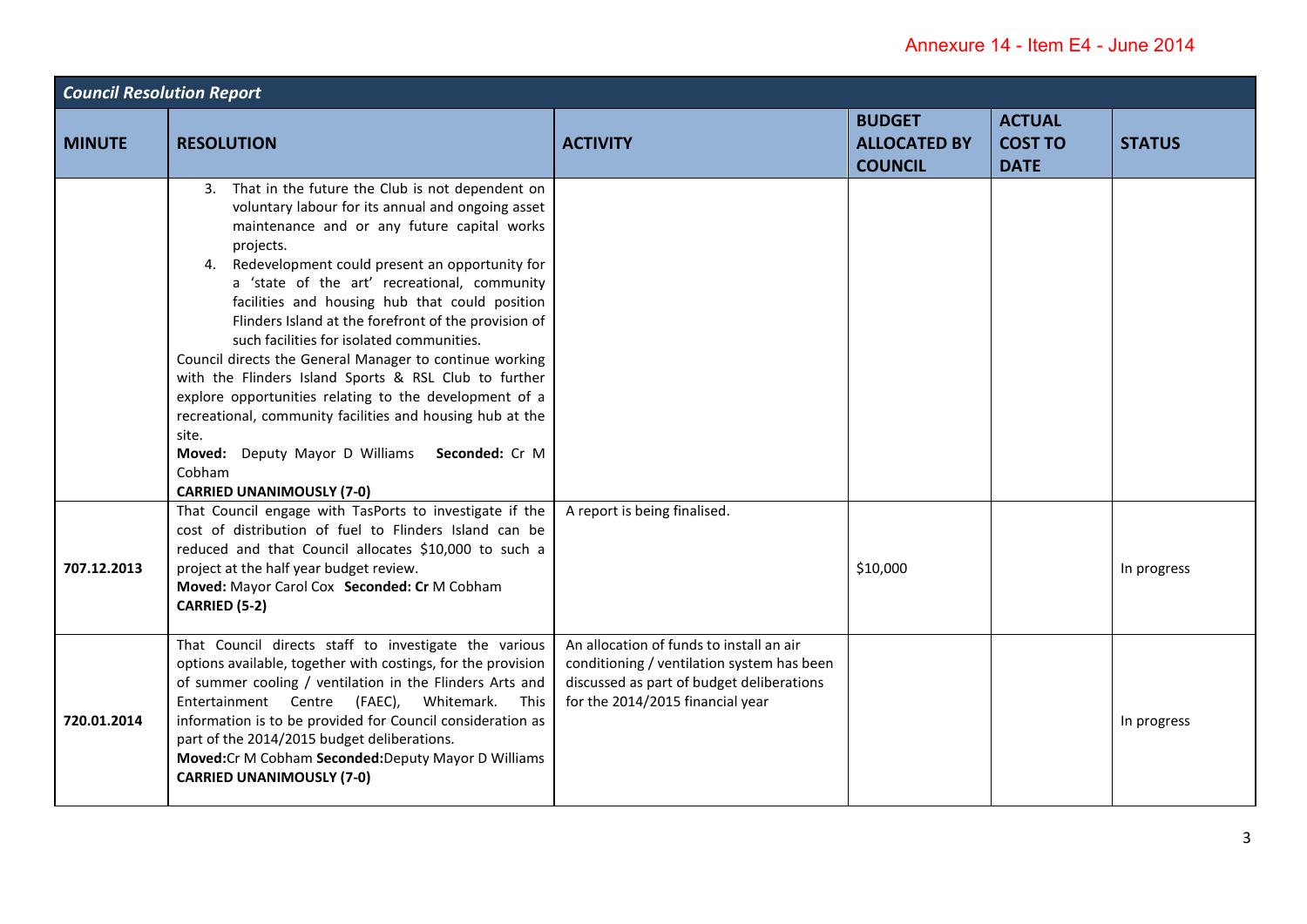| <b>Council Resolution Report</b> |                                                                                                                                                                                                                                                                                                                                                                                                                                                                                                                                                                                                                                                                                                                                                                                                                                                                                                                                                                                                                                                                                                                                                                     |                                                                                                                                                                                                                                                                                |                                                        |                                                |               |  |
|----------------------------------|---------------------------------------------------------------------------------------------------------------------------------------------------------------------------------------------------------------------------------------------------------------------------------------------------------------------------------------------------------------------------------------------------------------------------------------------------------------------------------------------------------------------------------------------------------------------------------------------------------------------------------------------------------------------------------------------------------------------------------------------------------------------------------------------------------------------------------------------------------------------------------------------------------------------------------------------------------------------------------------------------------------------------------------------------------------------------------------------------------------------------------------------------------------------|--------------------------------------------------------------------------------------------------------------------------------------------------------------------------------------------------------------------------------------------------------------------------------|--------------------------------------------------------|------------------------------------------------|---------------|--|
| <b>MINUTE</b>                    | <b>RESOLUTION</b>                                                                                                                                                                                                                                                                                                                                                                                                                                                                                                                                                                                                                                                                                                                                                                                                                                                                                                                                                                                                                                                                                                                                                   | <b>ACTIVITY</b>                                                                                                                                                                                                                                                                | <b>BUDGET</b><br><b>ALLOCATED BY</b><br><b>COUNCIL</b> | <b>ACTUAL</b><br><b>COST TO</b><br><b>DATE</b> | <b>STATUS</b> |  |
| 732.02.2014                      | 1. The motion 640.09.2013: "That Council reconsiders<br>hosting the Australian Small Island Forum in the context<br>of the 2014/15 budget deliberations" be rescinded.<br>2. That Council aims to hold an Australian Small Islands<br>Forum over the $22^{nd}$ – $24^{th}$ April 2015 and<br>• that a date claimer for the event be promoted at the<br>South East Queensland Small Islands Forum in<br>February;<br>that the Forum theme is 'Remote Solutions';<br>$\bullet$<br>that Council engages ASN Events as the Forum<br>$\bullet$<br>organiser and begins the process of raising interest<br>in and sponsors for the conference;<br>that Council receives an update, for consideration, in<br>$\bullet$<br>6 months as to the progress and likely success of the<br>Forum, including the sponsorship support; and<br>that an allocation of funding be included in the 2014-<br>$\bullet$<br>15 events budget of a value equal to ASN's quoted<br>costs and actions to support the delivery of the<br>Forum be included in the Flinders Council Annual<br>Plan 2014/2015.<br>Seconded: Cr M Cobham<br>Moved: Mayor C Cox<br><b>CARRIED UNANIMOUSLY (7-0)</b> | ASN Events have been enagged and a staff<br>working group established to deliver the<br>project. Council will reconsider undertaking<br>the ASIF at its August Ordianry meeting.                                                                                               |                                                        | Staff time                                     | In progress   |  |
| 757.03.2014                      | 1. That Council ratifies the resignation of Furneaux Freight<br>from the Furneaux Group Shipping Special Committee as<br>accepted at the 19th November meeting of that<br>committee. And<br>2. That Council approves the removal of Mr Michael<br>Bowman from the Furneaux Group Shipping Special<br>Committee as the Transport Representative. And<br>3. That Council initiates the procedure for filling the public<br>position of Transport Representative.<br>Moved: Mayor Carol Cox Seconded: Cr M Cobham<br><b>CARRIED UNANIMOUSLY (7-0)</b>                                                                                                                                                                                                                                                                                                                                                                                                                                                                                                                                                                                                                  | There has been a call for nominations to<br>the public for the Transport Representative<br>in the Island News and one nomination has<br>been received. The nomination will be<br>assessed at the next Furneaux Group<br>Shipping Special Committee 24 <sup>th</sup> June 2014. |                                                        |                                                | In Progress   |  |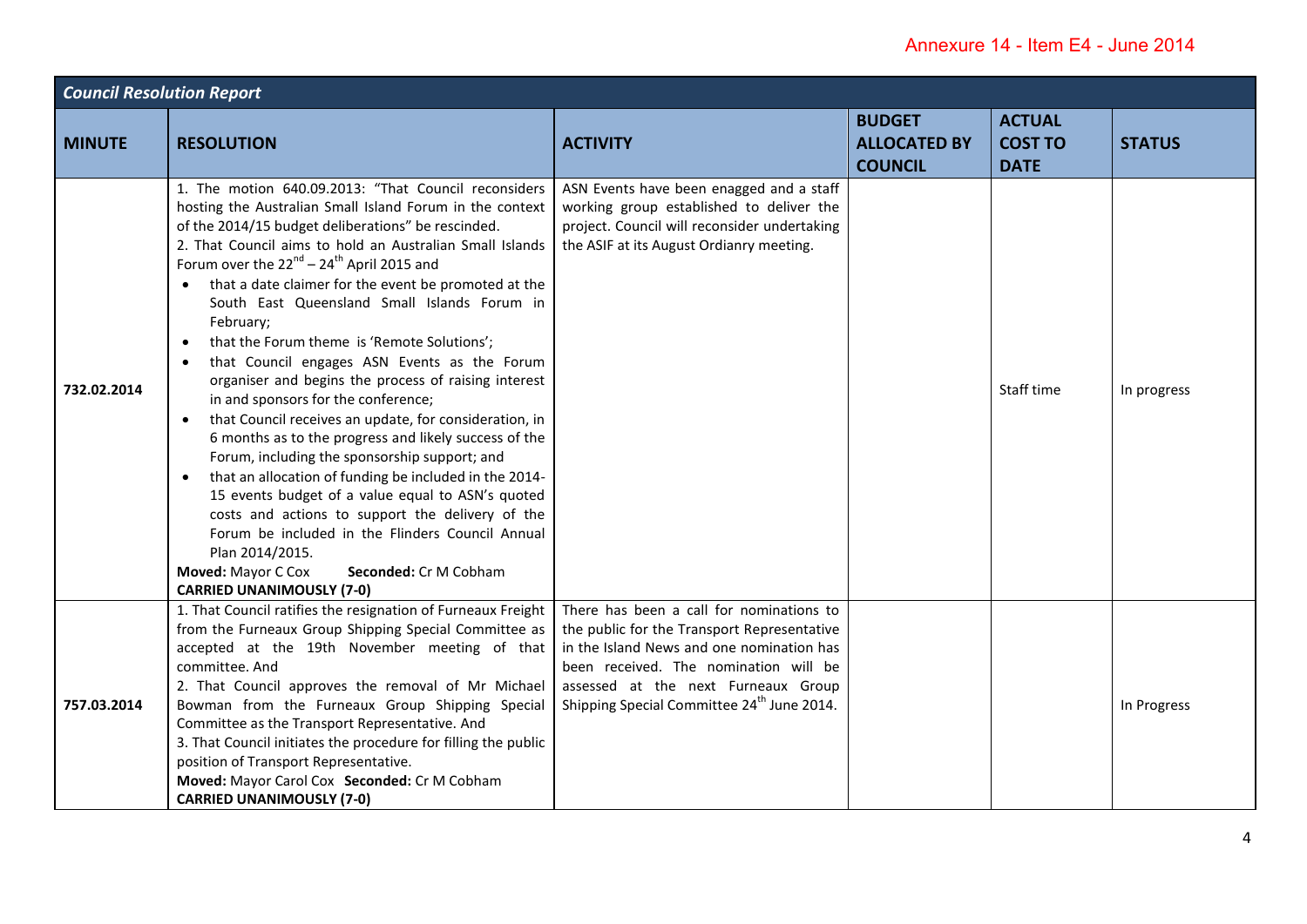| <b>Council Resolution Report</b> |                                                                                                                                                                                                                                                                                                                                                                                                                                                                                                                                                                                                                                                                                                                                                                                                                                                                                                                                                                                                                   |                                                                                                                                                                                                                                                                                                                                                                                                                                                                                                                                                      |                                                        |                                                |               |  |
|----------------------------------|-------------------------------------------------------------------------------------------------------------------------------------------------------------------------------------------------------------------------------------------------------------------------------------------------------------------------------------------------------------------------------------------------------------------------------------------------------------------------------------------------------------------------------------------------------------------------------------------------------------------------------------------------------------------------------------------------------------------------------------------------------------------------------------------------------------------------------------------------------------------------------------------------------------------------------------------------------------------------------------------------------------------|------------------------------------------------------------------------------------------------------------------------------------------------------------------------------------------------------------------------------------------------------------------------------------------------------------------------------------------------------------------------------------------------------------------------------------------------------------------------------------------------------------------------------------------------------|--------------------------------------------------------|------------------------------------------------|---------------|--|
| <b>MINUTE</b>                    | <b>RESOLUTION</b>                                                                                                                                                                                                                                                                                                                                                                                                                                                                                                                                                                                                                                                                                                                                                                                                                                                                                                                                                                                                 | <b>ACTIVITY</b>                                                                                                                                                                                                                                                                                                                                                                                                                                                                                                                                      | <b>BUDGET</b><br><b>ALLOCATED BY</b><br><b>COUNCIL</b> | <b>ACTUAL</b><br><b>COST TO</b><br><b>DATE</b> | <b>STATUS</b> |  |
| 760.03.2014                      | That Council allocate a maximum of \$750 to change the<br>first two of the existing speed limit signs at the boundary<br>of the township of Palana to 50km/h and the third and<br>final sign before the "original shacks" to 20km/h. This<br>20km/h limit would be in place through to the boat ramp.<br>Moved: Cr G Willis<br>Seconded: Cr P Rhodes<br>CARRIED (5-2)                                                                                                                                                                                                                                                                                                                                                                                                                                                                                                                                                                                                                                             | Awaiting the delivery of signs to complete.                                                                                                                                                                                                                                                                                                                                                                                                                                                                                                          | \$750                                                  |                                                | In progress.  |  |
| 768.03.2014                      | Council adopts the Whitemark Foreshore Redevelopment   A development application has<br>Plan and directs staff to submit a Development<br>Application for the establishment of the exercise<br>equipment and BBQ Shelter.<br>Moved: Cr M Cobham Seconded: Deputy Mayor D<br>Williams CARRIED UNANIMOUSLY (7-0)                                                                                                                                                                                                                                                                                                                                                                                                                                                                                                                                                                                                                                                                                                    | been<br>submitted.                                                                                                                                                                                                                                                                                                                                                                                                                                                                                                                                   |                                                        |                                                | Completed     |  |
| 785.03.2014                      | That Council notes the motion passed at the 18 <sup>th</sup> March<br>2014 Furneaux Group Shipping Special Committee<br>meeting and resolves to undertake the following:<br>1) That the General Manager discuss with the<br>Department of Infrastructure Energy and Resources<br>(DIER) if the cost of repair and maintenance of the<br>shipping containers could be paid for from the State<br>Government Shipping Contingency Fund. If they are<br>supportive of such an approach then the General<br>Manager is to:<br>Seek quotes and engage a suitably qualified<br>undertake<br>the<br>technician<br>to<br>required<br>maintenance and repairs to the shipping<br>containers. This is to include the refrigeration<br>units and the physical structure and materials of<br>the containers themselves.<br>Liaise with the shipping company and seek to<br>find an approach to the shipping containers'<br>annual maintenance needs that does not disrupt<br>the provision of fresh food to the island or the | The General Manager is in discussions with<br>DIER in relation to the allocation of funds<br>from the Shipping Contingency Fund. With<br>the delay of the State Budget until August<br>this year, DIER seeks to withhold some<br>funds to cover any contingency needs that<br>may eventuate and as such the ability to<br>fund the repairs required on the containers<br>may be delayed. Negotiations on Council<br>funding the repairs and maintenance and<br>then submitting a request for DIER to cover<br>the costs, post the fact, are ongoing. |                                                        |                                                | In progress   |  |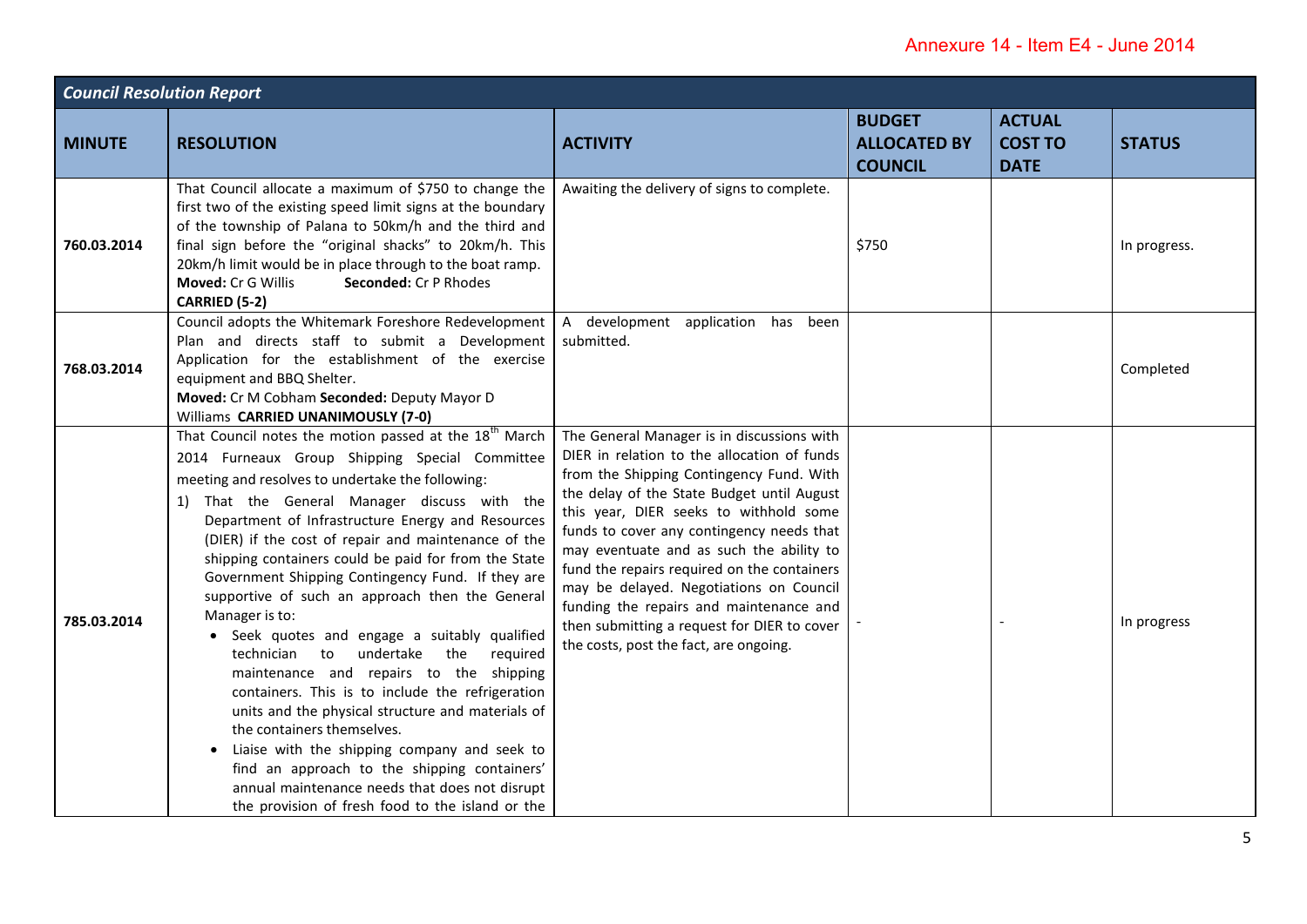| <b>Council Resolution Report</b> |                                                                                                                                                                                                                                                                                                                                                                                                                                                                                                                                                                                                                                                                                                                                                                                                                                                                                                                                                                                                                                                                                                                                                                                            |                                                    |                                                        |                                                |               |  |
|----------------------------------|--------------------------------------------------------------------------------------------------------------------------------------------------------------------------------------------------------------------------------------------------------------------------------------------------------------------------------------------------------------------------------------------------------------------------------------------------------------------------------------------------------------------------------------------------------------------------------------------------------------------------------------------------------------------------------------------------------------------------------------------------------------------------------------------------------------------------------------------------------------------------------------------------------------------------------------------------------------------------------------------------------------------------------------------------------------------------------------------------------------------------------------------------------------------------------------------|----------------------------------------------------|--------------------------------------------------------|------------------------------------------------|---------------|--|
| <b>MINUTE</b>                    | <b>RESOLUTION</b>                                                                                                                                                                                                                                                                                                                                                                                                                                                                                                                                                                                                                                                                                                                                                                                                                                                                                                                                                                                                                                                                                                                                                                          | <b>ACTIVITY</b>                                    | <b>BUDGET</b><br><b>ALLOCATED BY</b><br><b>COUNCIL</b> | <b>ACTUAL</b><br><b>COST TO</b><br><b>DATE</b> | <b>STATUS</b> |  |
| 786.03.2014                      | transportation of goods from the island to<br>market.<br>If DIER is not supportive of utilising the Shipping<br>2)<br>Contingency Fund to pay for the maintenance and<br>repairs required, the General Manager is to provide<br>Council with indicative quotes on the costs required<br>to repair and undertake the maintenance of the<br>shipping containers and their associated<br>refrigeration systems to the May Ordinary Meeting<br>of Council for formal consideration.<br>Moved: Mayor Carol Cox Seconded: Cr M Cobham<br><b>CARRIED UNANIMOUSLY (6-0)</b><br>1) Council formally writes to the Department of<br>Infrastructure, Energy and Resources (DIER)<br>requesting the previously agreed 2012/2013<br>Shipping Contingency Funding be reallocated, to<br>the proposal put forward by TasPorts to upgrade<br>pavements within the Lady Barron Port area.<br>2) Council submits an application to DIER<br>requesting an allocation from the 2013/2014<br>Shipping Contingency Fund to the proposal put<br>forward by TasPorts to upgrade pavements<br>within the Lady Barron Port area.<br>Moved: Mayor Carol Cox Seconded: Cr M Cobham<br><b>CARRIED UNANIMOUSLY (6-0)</b> | The application is under consideration by<br>DIER. |                                                        |                                                | In progress   |  |
| 801.05.2014                      | The Furneaux Community Health Special Committee<br>wishes to alert Council to the shortage of rental<br>accommodation for the aged on Flinders Island and<br>requests that Council investigate this further.<br>Moved: Deputy Mayor D Williams Seconded: Cr R Wise<br><b>CARRIED UNANIMOUSLY (5-0)</b>                                                                                                                                                                                                                                                                                                                                                                                                                                                                                                                                                                                                                                                                                                                                                                                                                                                                                     | Staff to investigate.                              | Nil                                                    | NII                                            | No action     |  |